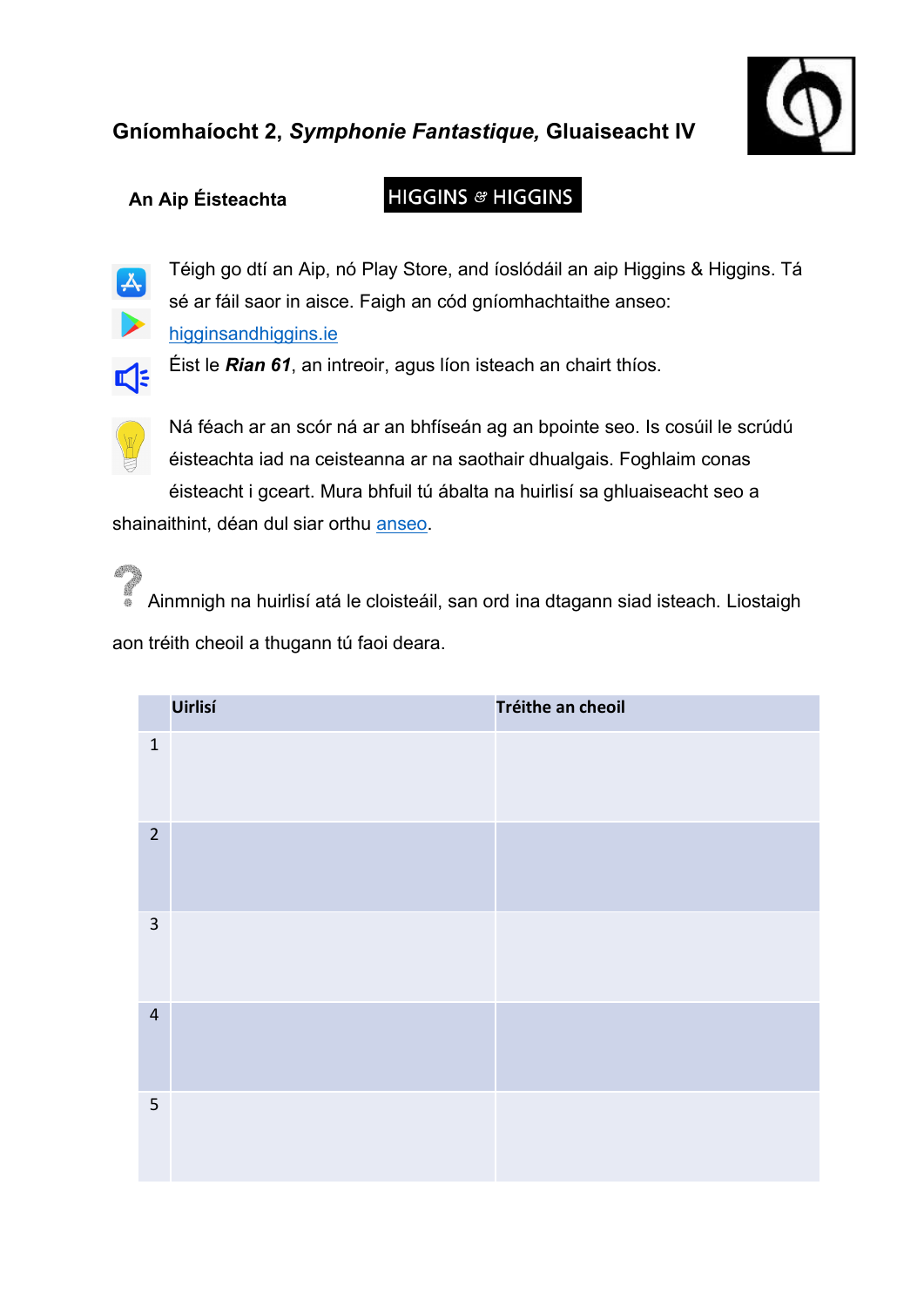Anois, féach ar an bhfíseán. (Roghnaigh an cháilíocht físeáin is airde!)

Freagair ceisteanna 1 - 4 gan an scór. Ansin, bain úsáid as an scór chun do chuid freagraí a sheiceáil, agus chun ceisteanna 5 – 9 a fhreagairt.

## **Líon na bearnaí agus ciorclaigh na freagraí cearta**

1.Seinneann na Timpani na nótaí es agus es (an fréamh agus an tréach de chorda an tonaigh i mionghléas G). Úsáideann siad rithim le séphléadaigh (6 chamán seinnte i luach minim), ansin seinneann siad





- 2.Seinneann olldord agus dordveidhil ...
- (a) Gm, pizzicato, cordaí briste

 $\overline{\phantom{a}}$  . The set of  $\overline{\phantom{a}}$  .

(b) Gm, pizzicato, bloc-chordaí



- 3. Seinneann na coirn mhaothaithe móitíf le beagán sioncóipithe
- (a) I ngluaiseacht chontrártha
- (b) I ngluaiseacht chomhchosúil